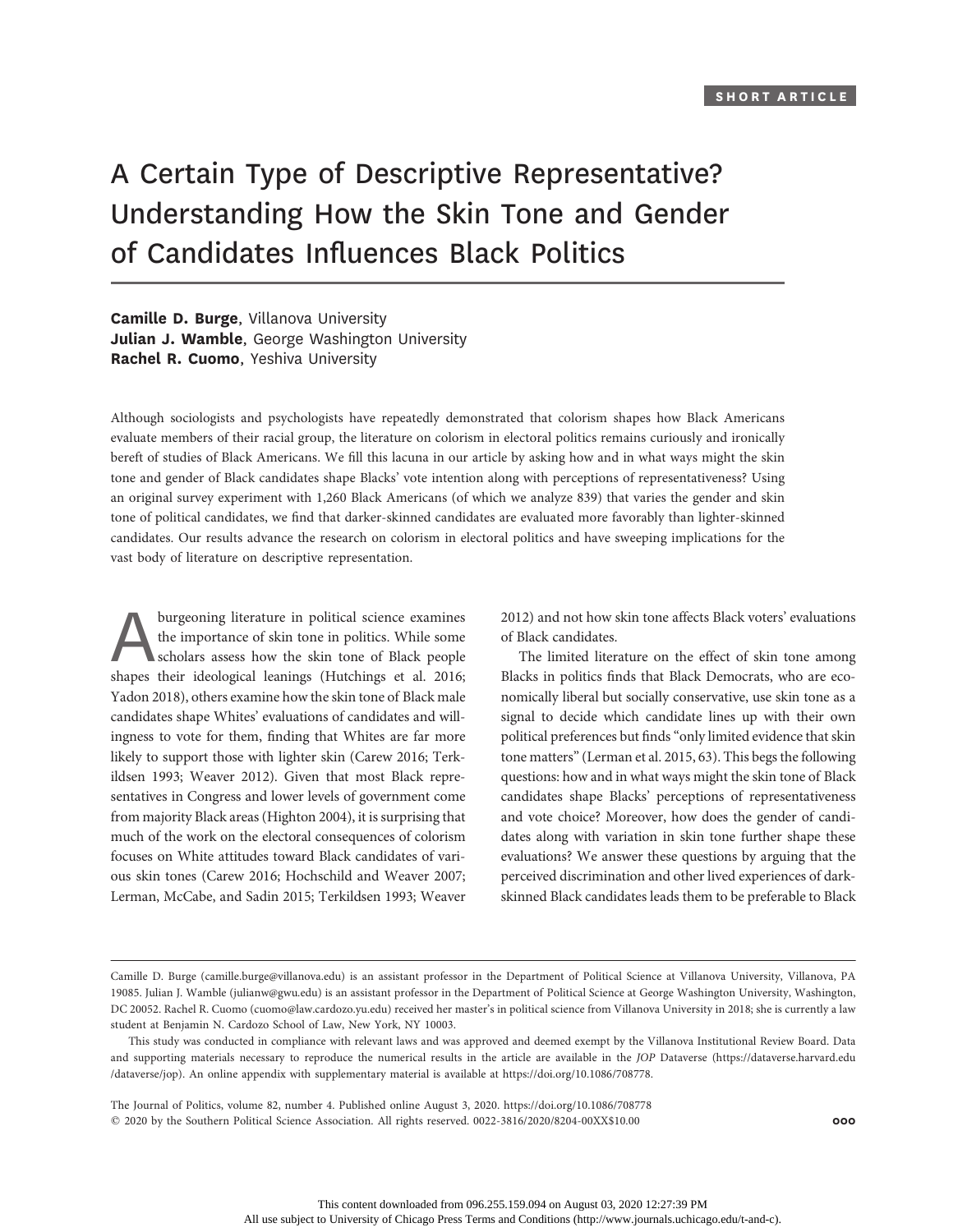voters who want descriptive representatives who understand and can address the needs of the racial group. Although this argument runs counter to much of the colorism research within political science and sociology, it is our claim that skin color serves as a powerful heuristic among Black individuals in politics.

The literature that engages the influence of colorism within the Black community tends to focus on social contexts, finding that lighter-skinned Blacks tend to have higher incomes, better health outcomes, and greater chances at marriage (Allen, Telles, and Hunter 2000). In these contexts, the effects of colorism are often felt more by Black women than Black men (Drake and Cayton 1945; Russell, Wilson, and Hall 1992). Indeed, lighter-skinned women are associated with higher educational attainment, increased levels of income, and higher spousal status (Hill 2002; Hunter 2002). What remains unclear is whether we should expect these findings to translate to Black evaluations of coracial candidates of various skin tones and whether Black preferences for lighter-skinned Black women persist in political contexts. To provide more clarity to this oversight, we use an original survey experiment with 1,260 Black respondents that varies the skin tone and gender of fictitious candidates to examine how skin color operates for Black representatives when coracial voters are evaluating them.

## BLACK VOTER EXPECTATIONS, COLORISM,<br>AND CANDIDATE EVALUATIONS

Generally speaking, Black political representatives are held to higher standards and have to meet a different set of expectations than those set among ordinary citizens (McAllister 2000). Hamilton (1981) claims that Black representatives are individuals "who [speak] and [act] on matters of specific (but not necessarily, exclusive) concern to Black people as a direct purpose of occupying that role" (8). Moreover, scholarship shows that Black representatives are expected to use their elevated position to address the sociopolitical issues of the Black community (Walters 1999; Wamble 2018). Indeed, the literature on descriptive representation suggests that Black voters often prefer Black representatives because they are seen as having a greater ability to represent and address the concerns of the Black community given the perception of shared experiences as Black individuals (Tate 2003).

Considering the strong evidence in colorism research on the vastly different lived experiences of Black individuals might help us understand why Dovi (2002) cautions scholars not to think that the lived experiences of all descriptive representatives will resonate in similar ways with coracial voters. Darker-skinned Black individuals, on average, come from poorer homes with lower education backgrounds and endure more difficult circumstances than lighter-skinned

Blacks (Massey et al. 2003). Moreover, dark-skinned Blacks tend to be seen as more Afrocentric with stronger social connections to the racial group because they have experienced greater struggles with racial discrimination and often have negative stereotypes leveraged against them (Allen et al. 2000; Hughes and Hertel 1990; Ono 2002). Conversely, lighterskinned Black individuals generally have higher incomes, higher status within the Black community, and better health outcomes (Allen et al. 2000). However, despite their higher social status, "light-skinned men and women are typically not regarded as legitimate members of their ethnic communities" (Hunter 2008). These results encourage us to heed Dovi's (2002) caution about broadly applying the idea that the lived experiences of Black representatives will automatically resonate with Black voters and calls us to consider how the lived experiences of light-skinned and dark-skinned Blacks inform how Black representatives are evaluated by coracial constituents.

Because Black descriptive representatives are expected to represent the broader interests of the racial group, we build from the findings of Lerman et al. (2015) that skin color is a signal to Blacks and contend that Black individuals use skin color as a means to determine which Black candidates are more likely to speak and act on matters of specific concern to Black people (Wamble 2018). Since Black voters prefer candidates who are perceived to have a stronger connection to, and understanding of, the racial group's hardships (Wamble 2018), and darker-skinned Blacks are viewed as having stronger ties and experiences with discrimination, we expect darker-skinned candidates to be perceived as having a greater ability to represent Blacks' interests than lighter-skinned candidates (H1). We also expect Black people to be more likely to vote for darker-skinned candidates than their lighter-skinned counterparts (H2). This may indicate a greater need for lighterskinned candidates to communicate their connections to the racial group in more explicit ways.

We stand by these expectations even when we take candidate gender into account. Although the attributes associated with lighter-skinned women, such as higher educational attainment (Hunter 2002), are seemingly important for political representatives, they do not inherently communicate one's ability to understand and address the issues of the Black community. Thus, we hypothesize that Black people will be more likely to vote for darker-skinned Black women (H3) and that Black people will believe that darker Black women are more capable of representing their interests (H4). As it pertains to gender differences, we also expect that there will be no differences in how Black voters evaluate dark-skinned Black men and women candidates. This expectation stems from what we posit as an overarching desire for candidates who have a greater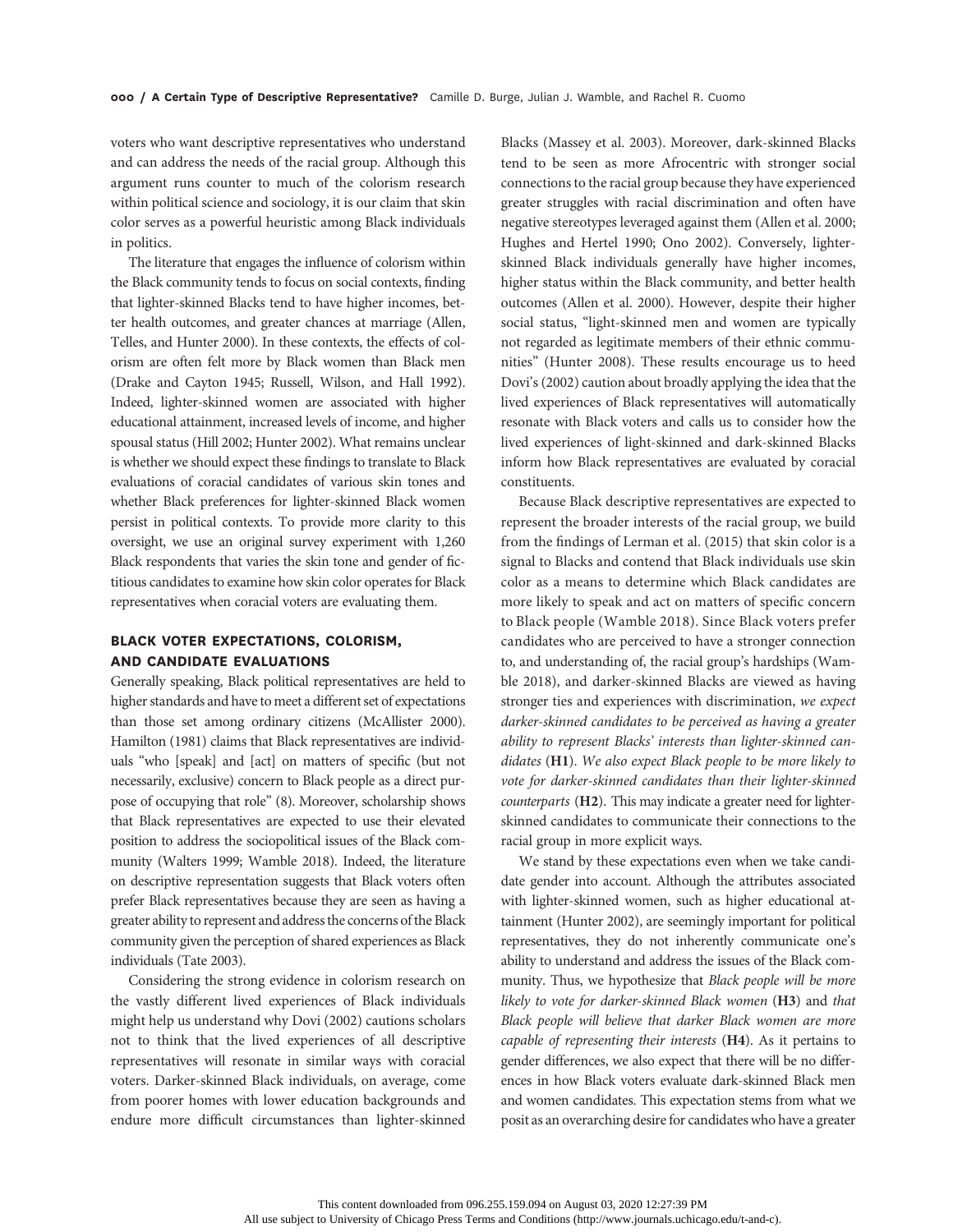experiential proximity to the issues and problems of the Black community.

### **METHOD**

We conducted a survey experiment that varies the race and skin tone of fictitious candidates in August 2017 on a sample of 1,260 self-identified Black/African Americans through Qualtrics, an opt-in online survey community. Respondents were randomly assigned to one of six conditions that varied the skin tone and gender of our fictitious congressional candidate from Pennsylvania (the candidates' names were James or Julie Thompson) but kept the biographical information about the candidate constant; only the picture accompanying the candidate's biography changed throughout these conditions. Although the candidates' names are fictitious, the photographs we used are head shots of real former members of the US Congress (Carolyn Kilpatrick and Floyd Flake).<sup>1</sup> We hired a graphic designer to manipulate the skin tones of our fictitious candidates, thus yielding the following conditions: two conditions with images of flags that mentioned the name of the candidate, and the remaining conditions had an image of Candidate Julie Thompson as light or dark skinned and Candidate James Thompson as light or dark skinned. Respondents were then asked to rate their vote intention, whether the candidate represented their interests, and the likelihood of the candidate receiving the Black vote. Our sample contains 630 males and 630 females. The average respondent was 40 years old with some college education and an average family income ranging from \$40,000 to \$49,999. In our analyses we focus on the respondents assigned to the light- and dark-skinned candidate conditions, yielding a total of 839 respondents. It is important to note that because of the slight, although realistic, change in our experimental manipulations, we expect smaller effect sizes in our experimental results. However, any change we do see, small or otherwise, suggests that skin color is an important and influential consideration Black voters make.

#### **RESULTS**

Figures 1-3 present our main findings via differences of means, showing that, relative to a lighter-skinned Candidate Thompson, Black respondents are more likely to vote for dark-skinned Candidate Thompson ( $p < .05$ ), believe



Figure 1. Willingness to vote for candidate by pooled experimental condition

that Black people will be more likely to vote for the darkerskinned candidate ( $p < .01$ ), and believe that she or he can represent their political interests  $(p < .05)^2$ . These results corroborate our argument that Black voters look for signals of connection to the racial group and use skin color as a signal to assess a candidate's connection. Scholarship tells us that Black voters support individuals, parties, and organizations that they believe can better the sociopolitical position of the racial group (Dawson 1995; Wamble 2018). Who better to take on that task than individuals who sociological scholarship tells us are perceived, on the basis of their skin color, to have experienced more hardships than others within the racial group? These results provide clear evidence for our argument about skin color's role in Black candidate evaluations.

In tables 1–3 (tables 1–4 are available online), we use ordinary least squares regression analyses to examine the size of the treatment effect while controlling for gender, education, income, age, self-reported skin tone, and partisanship. Treatment effect estimates in the pooled experimental conditions range from 3 to 5 percentage points. Respondents were 3 percentage points more likely to vote for dark-skinned candidates and believe the candidate represents their interest and 5 percentage points more likely to believe the candidate will receive the Black vote. When benchmarked against partisanship, wherein respondents who identify as Democrats are 30 percentage points more likely to support the candidate, about 10% of the effect can be attributed to skin tone. This finding reveals that partisanship is not the only variable that matters in terms of descriptive representation; skin tone 1. We intentionally selected a congressional election, as these are the matters in a substantively significant way. We speculate that

types of national contests in which we are likely to see Black candidates challenge one another in primary races. Since most Black congressional candidates come out of majority Black districts (Lublin 2018), we can assume that Black voters are choosing between multiple Black candidates.

<sup>2.</sup> Our appendix (available online) contains the full experimental results, including comparisons to the control group and effect sizes.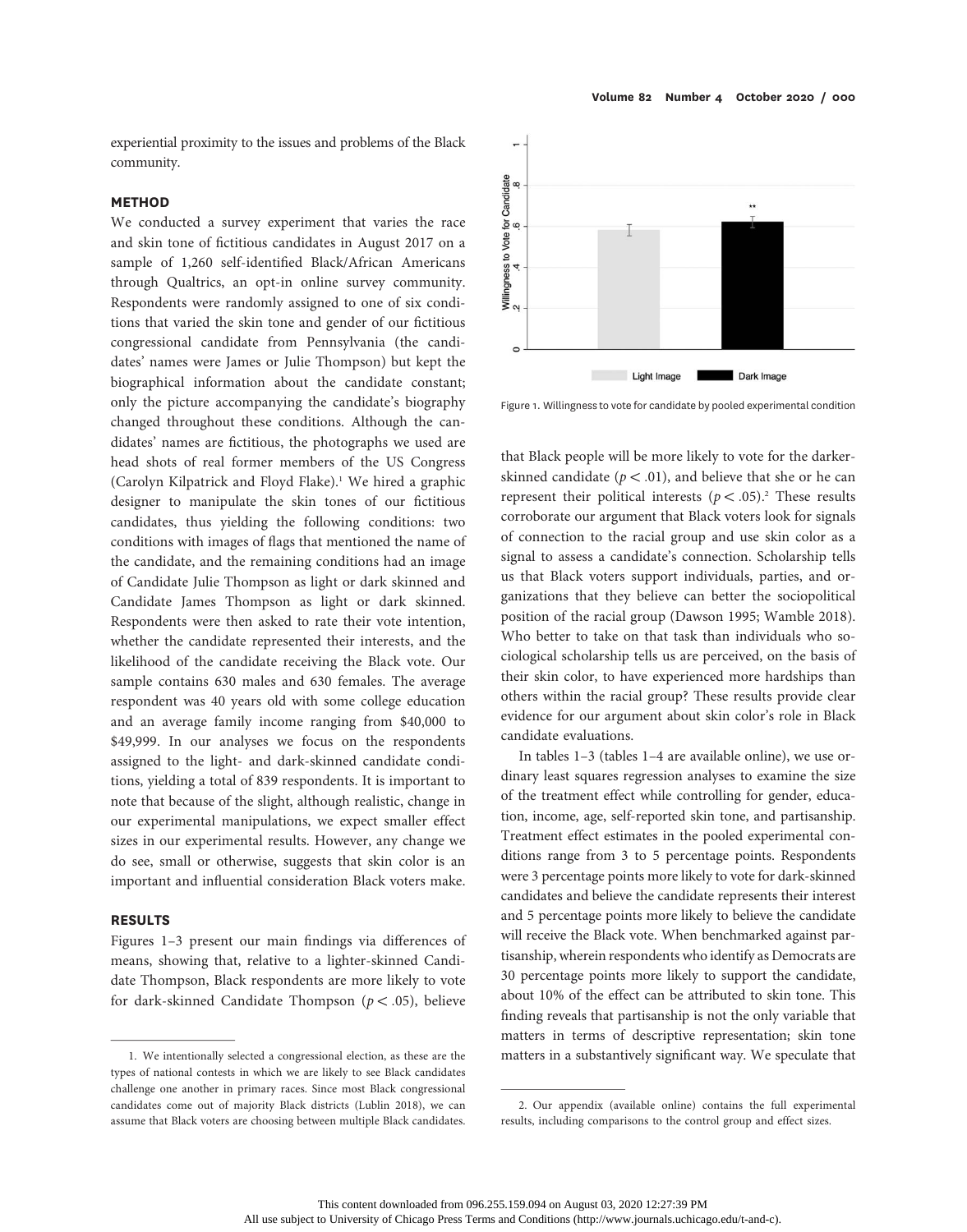the differences in our findings and those in Lerman et al. (2015) can be attributed to their conservative experimental test in which their light-skinned candidate is darker than the light-skinned candidate presented in ours. We believe that, by viewing a lighter Black candidate than Lerman and her colleagues', respondents in our experiment made a clearer distinction between the dark skin and light skin Black candidates and evaluated them in more distinctive ways.

In figure 4, we investigate how skin tone and gender shape vote intention and representativeness, using coefficient plots with 95% confidence intervals. Model 1 in figure 4 directly compares those assigned to the Dark and Light Julie conditions. In this model, likelihood of receiving the Black vote is the only variable for which we observe a significant difference ( $p < .01$ ). In model 2 of figure 4, we see drastic differences between Light and Dark James on all three variables, as respondents are circumspect toward Light James and far more likely to vote for Dark James ( $p < .05$ ), believe that Black voters will support him ( $p < .10$ ), and believe that he can better represent their interests ( $p < .05$ ). Using ordinary least squares regression analyses, tables 2 and 3 reveal effect sizes across our dependent variables and treatment conditions that assess both gender and skin tone. For dark-skinned Julie, findings in table 2 suggest that skin tone comprises half of the effect of partisanship. Findings from table 3, which examines comparisons between those assigned to the light- and dark-skinned James conditions, reveal that skin tone is almost one-third of the effect of partisanship. Whereas previous evaluations of descriptive representation focus solely on race broadly construed and partisanship, our findings indicate that skin tone also matters for representativeness. These results affirm our expectations that lighter-skinned Blacks may face larger obstacles than their darker-skinned counterparts in political contexts and cor-



Figure 2. Ability to represent interests by pooled experimental condition



Figure 3. Likelihood of receiving the Black vote by pooled experimental condition.

roborate extant sociology literature on skin color and racial authenticity (Veras 2016).

Despite the dearth of literature on Black women candidates, we know that they face unique hurdles in how they are viewed and evaluated (Brown and Lemi 2019; Gay and Tate 1998; Philpot and Walton 2007), which could explain why Dark James is evaluated more positively across numerous measures. Yet, model 3 in figure 4, which compares Dark Julie to Dark James, reveals that respondents believe the darker woman candidate is likely to receive the Black vote. Table 4 reveals effect sizes across our dependent variables for those assigned to the Dark Julie and Dark James conditions. For dark-skinned Julie, table 4 suggests that skin tone makes up approximately one-third of the effect of partisanship. This result, consistent with previous findings, intimates that respondents recognize or perceive a groupbased preference for darker women candidates. It is our hope that with the growing number of Black women being elected to political office, future literature can answer the questions these findings present.

#### **DISCUSSION**

At the congressional and local levels, Black voters are often choosing between multiple Black candidates in their primaries. Although recent research within political science investigates how skin color informs Black political preferences and intragroup dynamics (Hutchings et al. 2016; Yadon 2018), it does little to reveal how important political shortcuts like skin color inform which candidates are preferred and why. In the 2018 midterms alone, we saw three Black gubernatorial candidates rise, with many others running at the congressional level. This article shows that Black voters prefer dark-skinned Black candidates, regardless of their gender, relative to their lighter-skinned counterparts. The answers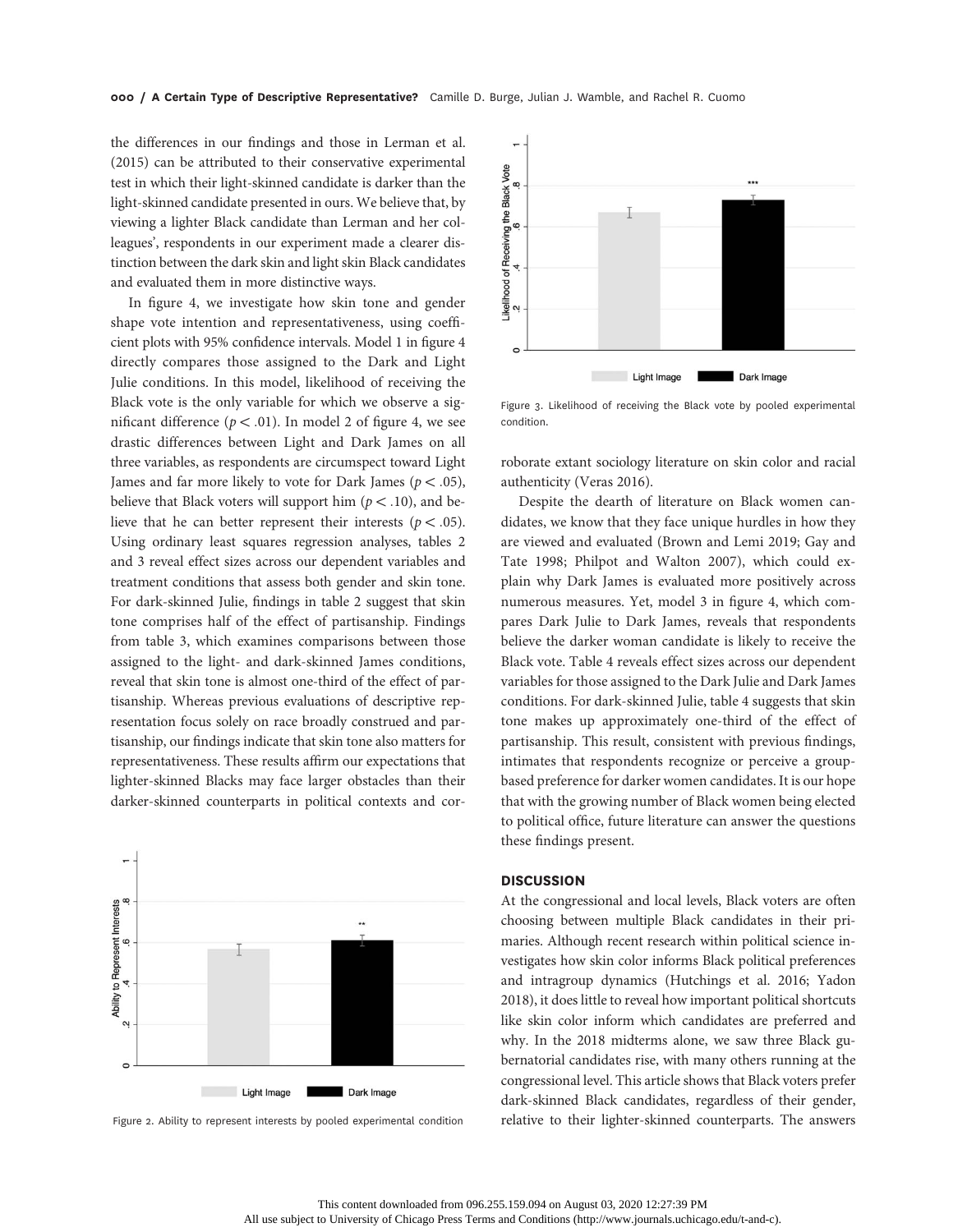

Figure 4. Evaluations of Candidate Thompson by gender and skin tone: ordinary least squares regression coefficient plots with 95% confidence intervals

provided in this article allow us to see how Black voters, an important voting bloc, consider the kinds of descriptive representatives they prefer.

In this article, we expand scholarly understandings of the role of colorism within politics by looking at how it works within the Black electorate. We are able to show, despite the strong evidence in other works about how skin color is leveraged against women and women candidates, that darkskinned women candidates are preferred to light-skinned women candidates. This finding has been echoed in more recent research, as Brown and Lemi (2019) also find that Black voters are more likely to support candidates with Afrocentric features. At its root, this article reveals how important a perceived connection to the Black community is to Black voters. As said before, these results are not to say that lighterskinned Black candidates are unable to garner success with Black voters but rather that, because their skin color suggests an experiential difference from many Black people, they may have to do more than their darker counterparts to show their connection to the Black community.

Speaking more broadly, we contribute to the study of colorism overall by showing that the preferences for lightskinned individuals may not be as consistent as research within political science and sociology suggests. Research on colorism is not solely tied to the Black population. Because of its pervasiveness during the era of global colonials, perception of light skin as attractive and dark skin as less appealing

has been internalized by many cultures in Central and South America (Hunter 2005; Telles, Flores, and Urrea-Giraldo 2015). It is possible that our findings about how skin color operates in the representative/constituent model could be applied to other racial/ethnic groups. The findings in this article offer new avenues for research across fields to further investigate whether skin color preferences are more dynamic, especially in the political realm, than previously assumed.

### **ACKNOWLEDGMENTS**

We would like to thank Chryl Laird, Ismail White, Matthew Kerbel, and Matthew Layton for their support and feedback on this manuscript. We would also like to thank our anonymous reviewers and editor Neil Malhotra for their feedback. A previous version of this manuscript was presented at the 2017 annual meeting of the American Political Science Association.

#### **REFERENCES**

- Allen, Walter, Edward Telles, and Margaret Hunter. 2000. "Skin Color, Income and Education: A Comparison of African Americans and Mexican Americans." National Journal of Sociology 12 (1): 129–80.
- Brown, Nadia, and Danielle Lemi. 2019. "Melanin and Curls: Evaluation of Black Women Candidates." *Journal of Race*, *Ethnicity*, and Politics  $4(2): 259-96.$
- Carew, Jessica D. Johnson. 2016. "How Do You See Me? Stereotyping of Black Women and How It Affects Them In an Electoral Context." In